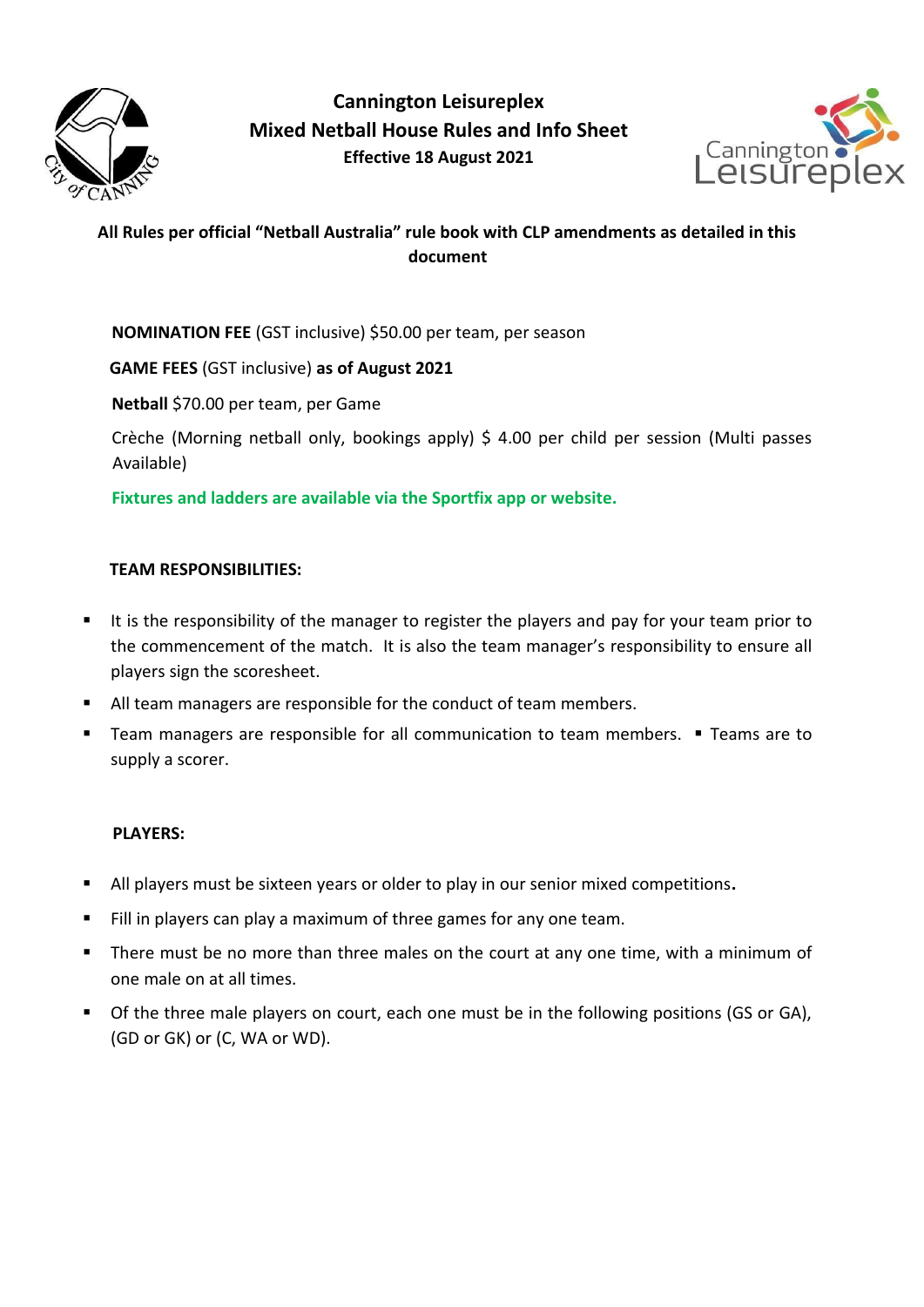

All players play at their own risk**.**

#### **REGISTERED PLAYERS**

Players will be marked off on their player registration for each game they have played. Please advise office staff of the details of any new players commencing throughout the season. First and last names must be on scoresheet to ensure players names are marked for finals qualification.

#### **GAMES**

- Each game consists of 4 x 9 minute quarters with a 2 minute break in between halves. There are no breaks after the  $1^{st}$  or  $3^{rd}$  quarter. The stop in play is for teams to swap ends, change positions or make a substitute only.
- Games are centrally timed and will start as per the fixture time.
- For the game to begin a minimum of five original players must take the court before the end of the first quarter.
- A maximum of twelve players per team per game (seven play, 5 substitutes).

#### **PREMIERSHIP POINTS**

| Win: 3 pts   | Forfeit     | 0 pts |
|--------------|-------------|-------|
| Draw: 2 pts  | <b>B</b> ve | 0 pts |
| Loss: $1$ pt |             |       |

#### **FINALS**

 All players participating in a finals match must have played at least 3 fixtured games for their perspective team to be eligible. A weekly record of players is kept and a list of eligible players provided to managers.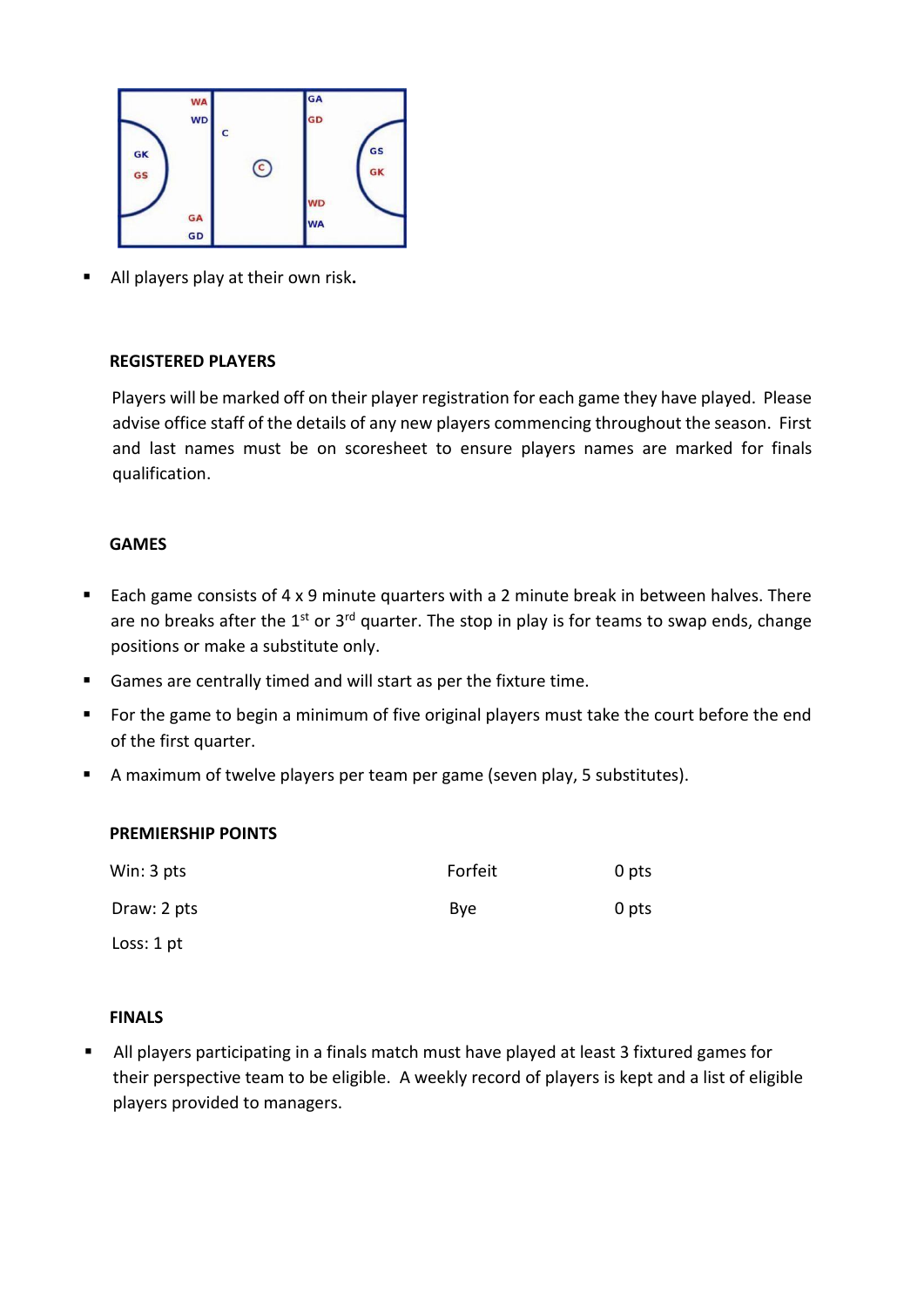## **UNIFORMS AND DRESS REGULATIONS**

- All players must be in the correct uniform by the third week of competition. Each team member's uniform is to be the same colour. Cannington will provide bibs at no cost.
- Infringements for incorrect uniform will apply: One goal per player out of uniform, maximum of 10 goals. Penalties must be addressed before the commencement of the second half.
- Fingernails are to be cut short or taped (gloves are acceptable).
- Any item deemed to be dangerous by umpires, must be removed prior to play. No exposed jewellery is permitted. Any jewellery that cannot be removed must be covered by tape, and approved by the umpire.

# **LATE ARRIVALS**

- $\blacksquare$  2 minutes late = 2 goals.
- Every additional minute thereafter  $= 1$  goal.
- After the equivalent of one-quarter of the game time elapsing, the umpire may declare the game a forfeit if a team cannot field the minimum amount of original players to start the game**.**

## **FORFEITS**

- If a team cannot field enough players for a fixture game, it becomes a forfeit.
- A forfeit may be called after a quarter of the game time has lapsed.
- A score line of 20-0 will be recorded against the forfeiting team.
- Forfeit fines are as follows:

36 hours notice – No Fine. More than 24 hours but less than 36 – one game fee. Less than 24 hours – two game fees.

# **DISMISSALS/DISCIPLINE**

- The umpire has the right to give players & spectators verbal warnings.
- If the offender repeatedly misbehaves they may disciplined at the discretion of the umpire and/or Centre Management.